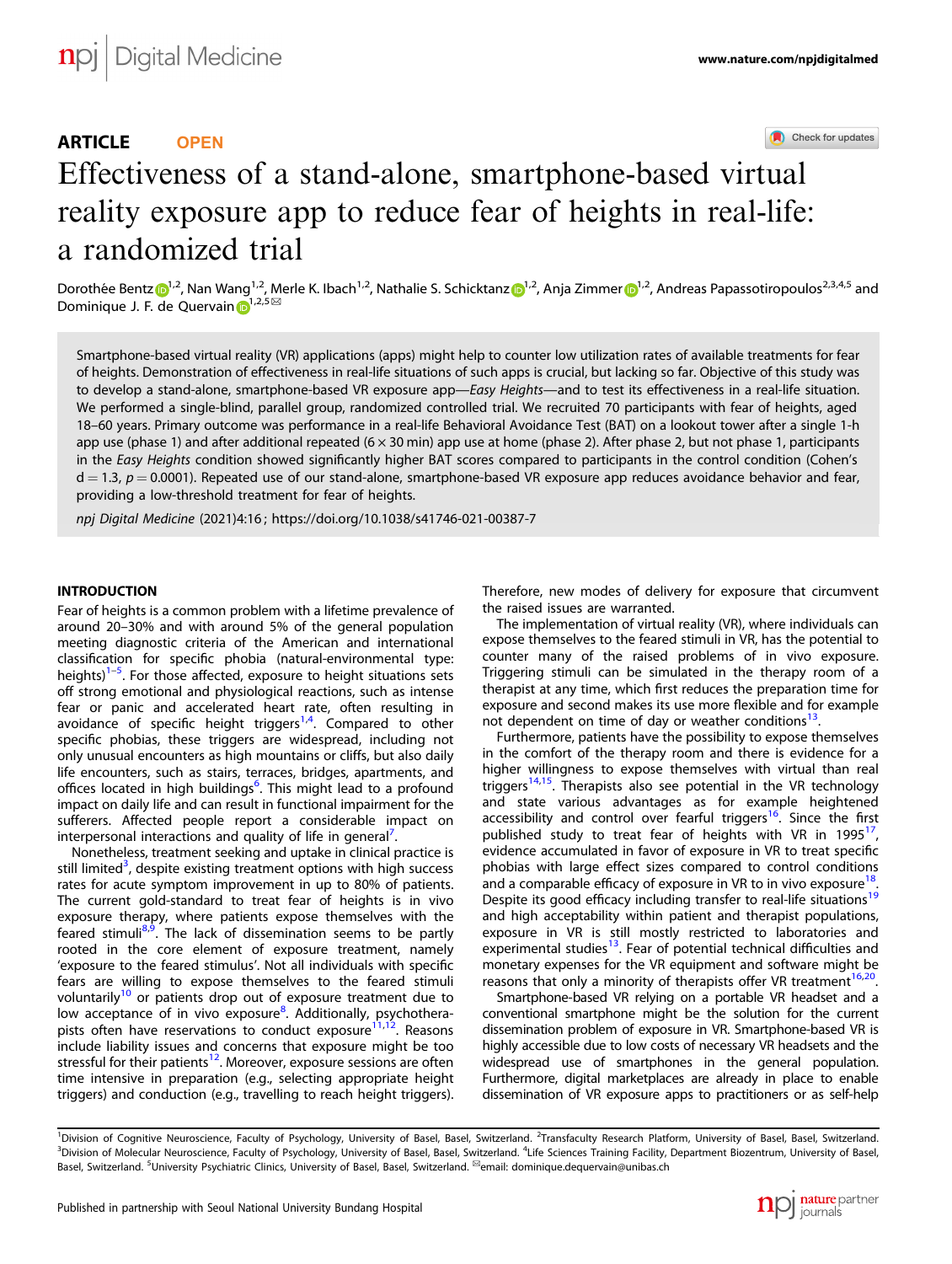<span id="page-1-0"></span>tool directly to sufferers. Smartphone-based exposure has all the benefits mentioned for stationary VR and, in addition, it can be conducted both in the therapy office without cost-expensive VR gear and as stand-alone add-on in form of home-work in betweensessions (blended treatment) $2<sup>1</sup>$ . Three studies (two of them with smartphone-based interventions) are in favor of the idea that standalone applications (apps) with exposure elements are beneficial to reduce fear of heights in sufferers<sup>22–24</sup>. However, in these studies, fear of heights was only assessed by self-reported measures (i.e., fear of heights questionnaires), but not in real-life situations. Based on a meta-analysis showing that VR effects on subjective fear as assessed by questionnaires generally translate to real-life situations<sup>[19](#page-7-0)</sup>, one could speculate that the interventions of the published stand-alone studies might also lead to fear reduction in real-life situations. However, to convince sufferers with fear of heights of the effectiveness of VR treatment, demonstration of fear reduction in real-life situations is crucial.

Our study is a randomized controlled trial that sets itself apart from the published smartphone-based interventions in the following aspects: (1) We measure avoidance behavior and subjective fear in a real-life height situation. (2) Our approach is solely based on exposure without cognitive elements. (3) Our study includes both individuals with either subclinical or clinical (DSM-5) fear of heights. Our primary outcome is performance in a Behavioral Avoidance Test (BAT) in a real-life situation, which is considered an objective measure of fear<sup>[25](#page-7-0)</sup>. Based on the published studies using VR exposure treatment $^{23,24}$ , we expected large treatment effects in the BAT and also in the secondary outcome measures, such as subjective fear on the tower and fear of heights questionnaires, in our smartphonebased VR intervention condition directly after a 1-h session and after an additional prolonged home-treatment  $(6 \times 30 \text{ min})$  assessed at 3–5 weeks after app use as compared to the control condition.

# RESULTS

## Participant's characteristics (study phase 1)

One hundred and six individuals were screened for trial participation, of whom 29 were excluded after screening (Fig. 1). Consequently, 77 individuals were enrolled and underwent randomization, of whom 39 were allocated to use the Easy Heights app (intervention condition) and 38 were allocated to the control condition. Seventy participants (42 fulfilling DSM-5 criteria for specific phobia) completed study phase 1 as planned and were analyzed. Participant's baseline characteristics were balanced across conditions (Table [1\)](#page-2-0). In study phase 1, two participants (one in the intervention condition, one in the control condition) dropped out due to VR side effects.

## Effects of acute use of Easy Heights (study phase 1)

The duration for Easy Heights app use for all participants of study phase 1 was 60 min in total. Uptake of the VR heights exposure was high in study phase 1 (100%).



Fig. 1 Flowchart of participants-CONSORT. BDI-II Beck Depression Inventory, BAT Behavioural Avoidance Test, VR Virtual Reality, IC Informed Consent.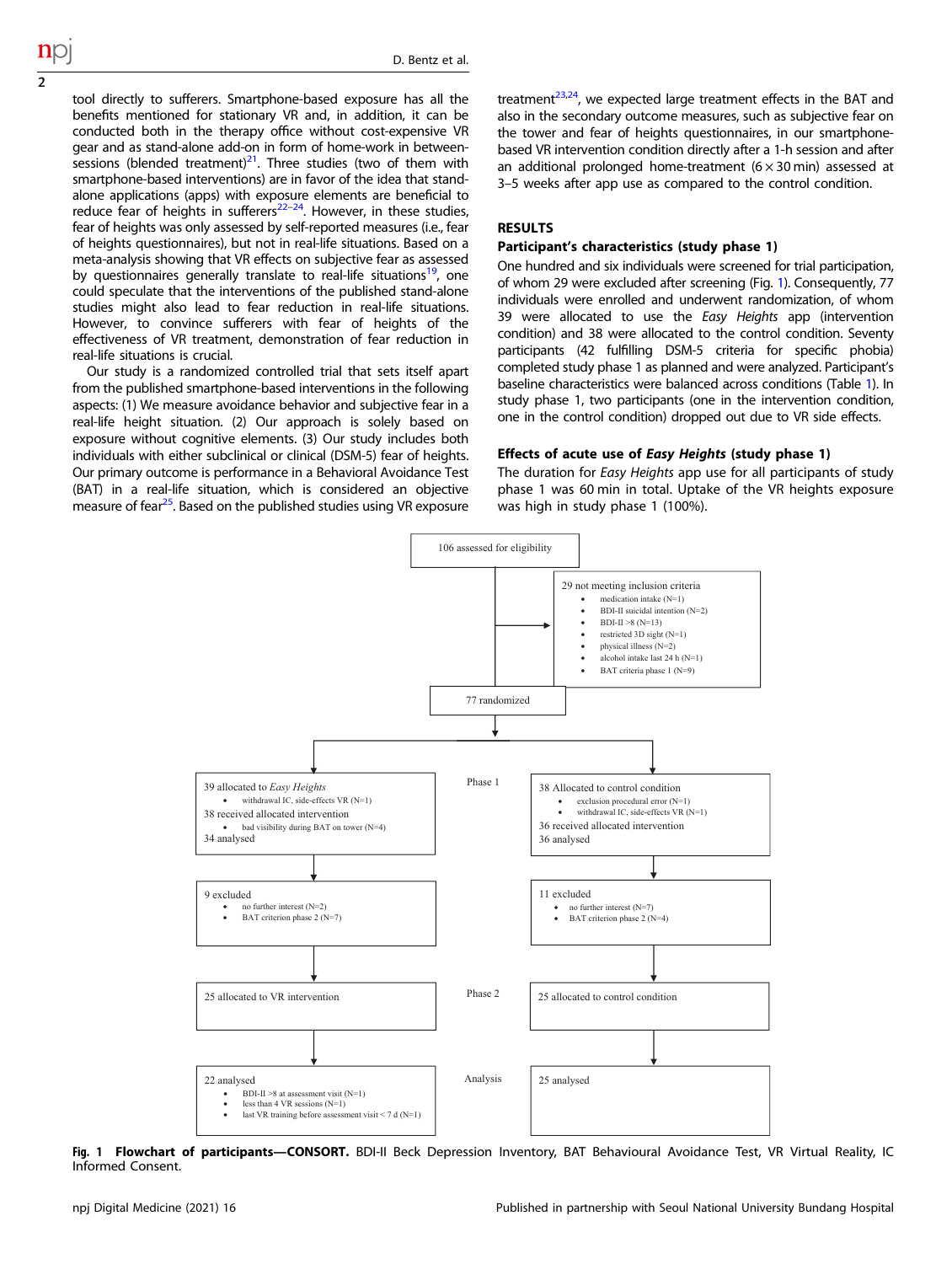3

<span id="page-2-0"></span>

|                                            | Easy Heights         |                  | Control condition    |                      |  |
|--------------------------------------------|----------------------|------------------|----------------------|----------------------|--|
|                                            | Phase 1 ( $n = 34$ ) | Phase 2 $(n=22)$ | Phase 1 ( $n = 36$ ) | Phase 2 ( $n = 25$ ) |  |
| Age (years)                                | 30.2(9.8)            | 31.6 (11.4)      | 32.8 (11.3)          | 31.8(11.1)           |  |
| Women                                      | 15 (44%)             | 10 (45%)         | 19 (53%)             | 15 (60%)             |  |
| Education                                  |                      |                  |                      |                      |  |
| Master, master equivalent or higher degree | 9(27%)               | 5 (23%)          | 11 (31%)             | 8 (32%)              |  |
| Bachelor degree                            | 10 (29%)             | 6(27%)           | 10 (28%)             | 6(24%)               |  |
| Vocational education                       | 4 (12%)              | 2(9%)            | 3(8%)                | 2(8%)                |  |
| High school education                      | 11 (32%)             | 9(41%)           | 11 (31%)             | 9(36%)               |  |
| Obligatory schooling                       | $0(0\%)$             | $0(0\%)$         | 1(3%)                | $0(0\%)$             |  |
| DSM-5 diagnosis                            | 21 (62%)             | 15 (68%)         | 21 (58%)             | 16 (64%)             |  |

Table [2](#page-3-0) summarizes the mean scores of the primary and secondary outcomes at post VR heights exposure in study phase 1 (acute use) with respective baseline calculated with values of all participants of study phase 1, outcome data were missing from one participant for our secondary outcomes AQ, DES, AES, ATHQ, and mean subjective fear on the tower during the BAT.

The Easy Heights app users compared with the control condition did not show significantly higher BAT scores immediately after acute VR heights-exposure ( $F_{(1,64)} = 0.74$ ,  $p = 0.392$ , Cohen's d = 0.21). For two secondary outcomes, the acute use of Easy Heights showed beneficial effects: AQ ( $F_{(1,63)} = 9.86$ ,  $p = 0.003$ , Cohen's d  $= 0.77$ ) and self-reported change of fear of heights ( $F_{(1,65)} = 8.46$ ,  $p = 0.005$ , Cohen's d = 0.71). These beneficial effects on fear questionnaires in study phase 1 were independent of sex, age, diagnosis, and baseline values (no significant interactions between sex and condition, age and condition, diagnosis and condition, baseline values and condition: all  $p > 0.08$ ). No other significant two-way interactions or main effects of condition on secondary outcomes were detected (all two-way interactions  $p > 0.014$ ; all main effects of condition  $p > 0.063$ ).

#### Participant's characteristics (study phase 2)

Of the 70 participants from study phase 1, 59 were eligible to take part in study phase 2 (Fig. [1\)](#page-1-0). Ninety-six percent completed the full intervention course of study phase 2 with at least 4 VR exposure trainings with a minimum training duration of 20 min. Uptake of the VR heights exposure was high in study phase 2 (93%).

## Effects of repeated use of Easy Heights (study phase 2)

After the additional home-treatment (mean total Easy Heights app use in minutes: 170.59, SD 35.49) in study phase 2, spanning on average over 15.00 days (SD 5.50), the use of the VR Easy Heights app showed a beneficial effect on our primary outcome BAT score. The intervention condition showed higher BAT scores compared to the control condition 29.91 days [SD 13.20] after the last use of the *Easy Heights* app ( $F_{(1,41)} = 18.45$ ,  $p = 0.0001$ , Cohen's d = 1.28, see Fig. [2](#page-4-0)a). The intention to treat analysis based on 76 participants (39 participants in the control condition and 37 participants in the intervention condition) confirmed the results with higher BAT scores at assessment visit after repeated use of the Easy Heights app in study phase 2 in the intervention compared to the control condition  $(F_{(1,70)} = 5.23, p = 0.025,$ Cohen's d = 0.53,  $p_{perm} = 0.022$ ).

Further, the intervention condition indicated less mean subjective fear on the tower during the BAT ( $F_{(1,41)} = 18.13$ ,  $p =$ 0.0001, Cohen's  $d = 1.27$  $d = 1.27$  $d = 1.27$ , see Fig. 2b), as well as significantly higher self-reported change of fear of heights  $(F_{(1,41)} = 19.08$ ,  $p = 0.00008$ , Cohen's d = 1.32), and less fear of heights in our questionnaires AQ ( $F_{(1,40)} = 16.96$ ,  $p = 0.0002$ , Cohen's d = 1.25, see Fig. [2](#page-4-0)c), and ATHQ  $(F_{(1,40)} = 17.45, p = 0.0002,$  Cohen's d = 1.26, see Fig. [2](#page-4-0)d). The intervention effects were independent of sex, age, diagnosis, and baseline variable (interactions between sex and condition, age and condition, diagnosis and condition, baseline values and condition: all  $p > 0.047$ ), with the exception of the AES questionnaire (for further information about the AES and deltas for all primary and secondary outcomes see Supplementary Methods 1). No significant two-way interactions or main effects of condition on DES were detected (all  $p > 0.115$ ).

Table [2](#page-3-0) summarizes the mean scores of the primary and secondary outcomes at post VR heights exposure in study phase 2 after repeated use, with respective baseline calculated with values of solely of participants of study phase 2, outcome data was missing from one participant of for our secondary outcomes AQ, DES, AES, and ATHQ).

## **DISCUSSION**

We showed that our stand-alone, smartphone-based virtual reality exposure app Easy Heights is highly effective in the reduction of avoidance behavior and subjective fear in a real-life height situation after repeated use. Furthermore, we found a reduction of fear of heights in self-report measures already after a single 1-h session with the app. Intervention uptake in the Easy Heights condition was high in study phase 1 as well as the continuation rate in study phase 2, indicating that the app was well accepted. We assessed symptoms of simulation sickness in VR and found them to be slightly higher in our Easy Heights condition compared to the control condition. Nevertheless, with only 15% of the maximal score of the simulation sickness questionnaire<sup>[26](#page-7-0)</sup>, they were still very low and due to the overlap between common side effects of VR (simulation sickness) and fear symptoms the score of the simulation sickness questionnaire in the exposure situation is likely to be confounded by fear symptoms.

Findings of a meta-analysis on in vivo treatments of specific phobia indicate an effect size of  $d = 1.1<sup>9</sup>$  $d = 1.1<sup>9</sup>$  $d = 1.1<sup>9</sup>$  and a meta-analysis on VR treatments of specific phobia found a comparable effect size $^{18}$  $^{18}$  $^{18}$ . With our stand-alone, smartphone-based VR exposure app Easy Heights we found an effect size of  $d = 1.3$  for the repeated use. In this sense it compares well with the current gold-standard to treat fear of heights, the in vivo exposure therapy, and with the stationary therapist-guided VR exposure. It is also in line with other stand-alone VR apps reporting large effect sizes as assessed by questionnaires $^{23,24}$  $^{23,24}$  $^{23,24}$ . The strength of our study is that we showed the benefits of our intervention in a real-life height situation on the behavioral as well as the subjective level. We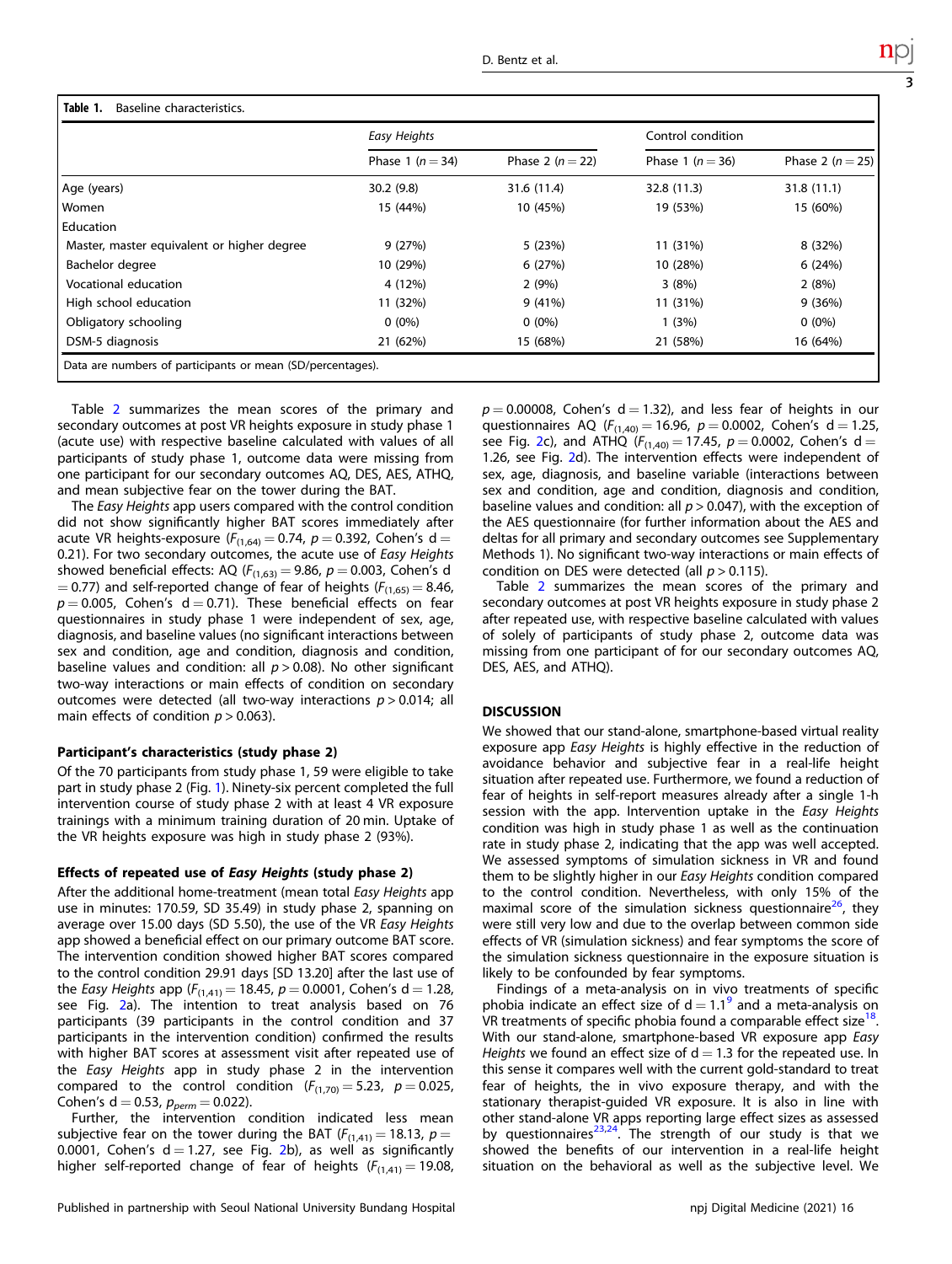<span id="page-3-0"></span> $\frac{npj}{4}$ 

|                                                                      | Table 2. Outcome measures and differences between conditions. |              |                   |              |                                                 |                         |                     |  |  |
|----------------------------------------------------------------------|---------------------------------------------------------------|--------------|-------------------|--------------|-------------------------------------------------|-------------------------|---------------------|--|--|
|                                                                      | Easy Heights                                                  | $\mathsf{n}$ | Control condition | $\mathsf{n}$ | Adjusted group difference (95% CI) <sup>a</sup> | Effect size (Cohen's d) | p value             |  |  |
| BAT score (primary outcome)                                          |                                                               |              |                   |              |                                                 |                         |                     |  |  |
| Phase 1                                                              |                                                               |              |                   |              |                                                 |                         |                     |  |  |
| <b>Baseline</b>                                                      | 11.1(7.8)                                                     | 34           | 9.6(6.8)          | 36           |                                                 |                         |                     |  |  |
| Post intervention                                                    | 15.2(8.4)                                                     | 34           | 12.7(7.8)         | 36           | $0.9$ (-1.2 to 2.9)                             | 0.2                     | 0.392               |  |  |
| Phase 2                                                              |                                                               |              |                   |              |                                                 |                         |                     |  |  |
| Baseline                                                             | 8.6(5.3)                                                      | 22           | 7.2(3.0)          | 25           |                                                 |                         |                     |  |  |
| Post intervention                                                    | 14.4(8.1)                                                     | 22           | 7.1(2.9)          | 25           | 6.7 (3.6 to 9.9)                                | 1.3                     | 0.0001              |  |  |
| Mean subjective fear on the tower during the BAT (secondary outcome) |                                                               |              |                   |              |                                                 |                         |                     |  |  |
| Phase 1                                                              |                                                               |              |                   |              |                                                 |                         |                     |  |  |
| Baseline                                                             | 4.1(1.9)                                                      | 34           | 4.1(1.7)          | 35           |                                                 |                         |                     |  |  |
| Post intervention                                                    | 2.3(1.9)                                                      | 34           | 2.8(1.9)          | 35           | $-0.5$ (-1.1 to 0.1)                            | 0.4                     | 0.081               |  |  |
| Phase 2                                                              |                                                               |              |                   |              |                                                 |                         |                     |  |  |
| <b>Baseline</b>                                                      | 3.8(2.0)                                                      | 22           | 3.8(2.0)          | 25           |                                                 |                         |                     |  |  |
| Post intervention                                                    | 1.9(1.7)                                                      | 22           | 3.5(1.8)          | 25           | $-1.6$ (-2.4 to -0.9)                           | 1.3                     | 0.0001 <sup>b</sup> |  |  |
| AQ anxiety subscale (secondary outcome)                              |                                                               |              |                   |              |                                                 |                         |                     |  |  |
| Phase 1                                                              |                                                               |              |                   |              |                                                 |                         |                     |  |  |
| Baseline                                                             | 47.1 (19.1)                                                   | 33           | 49.5 (17.4)       | 36           |                                                 |                         |                     |  |  |
| Post intervention                                                    | 31.8 (19.0)                                                   | 34           | 44.5 (22.3)       | 36           | $-10.5$ (-17.2 to -3.8)                         | 0.8                     | 0.003 <sup>b</sup>  |  |  |
| Phase 2                                                              |                                                               |              |                   |              |                                                 |                         |                     |  |  |
| Baseline                                                             | 49.4 (19.8)                                                   | 21           | 54.4 (14.4)       | 25           |                                                 |                         |                     |  |  |
| Post intervention                                                    | 34.0 (15.1)                                                   | 22           | 52.3 (17.3)       | 25           | $-15.6$ (-23.2 to -7.9)                         | 1.2                     | 0.0002 <sup>b</sup> |  |  |
| ATHQ total (secondary outcome)                                       |                                                               |              |                   |              |                                                 |                         |                     |  |  |
| Phase 1                                                              |                                                               |              |                   |              |                                                 |                         |                     |  |  |
| Baseline                                                             | 41.7 (7.8)                                                    | 33           | 41.2 (8.9)        | 36           |                                                 |                         |                     |  |  |
| Post intervention                                                    | 35.8 (10.7)                                                   | 34           | 38.2 (12.4)       | 36           | $-2.5$ (-6.1 to 1.1)                            | 0.3                     | 0.175               |  |  |
| Phase 2                                                              |                                                               |              |                   |              |                                                 |                         |                     |  |  |
| <b>Baseline</b>                                                      | 41.3 (7.6)                                                    | 21           | 42.6(8.5)         | 25           |                                                 |                         |                     |  |  |
| Post intervention                                                    | 35.1(8.2)                                                     | 22           | 42.2 (6.9)        | 25           | $-7.3$ (-10.9 to $-3.8$ )                       | 1.3                     | 0.0002 <sup>b</sup> |  |  |
| AES total (secondary outcome)                                        |                                                               |              |                   |              |                                                 |                         |                     |  |  |
| Phase 1                                                              |                                                               |              |                   |              |                                                 |                         |                     |  |  |
| Baseline                                                             | 33.7(5.2)                                                     | 33           | 34.8 (5.7)        | 36           |                                                 |                         |                     |  |  |
| Post intervention                                                    | 27.8 (6.7)                                                    | 34           | 30.7 (8.0)        | 36           | $-2.6$ ( $-5.5$ to 0.4)                         | 0.4                     | 0.086               |  |  |
| Phase $2^c$                                                          |                                                               |              |                   |              |                                                 |                         |                     |  |  |
| <b>Baseline</b>                                                      |                                                               |              |                   |              |                                                 |                         |                     |  |  |
| Females                                                              | 36.1 (4.5)                                                    | 9            | 37.5 (3.5)        | 15           |                                                 |                         | —                   |  |  |
| Males                                                                | 32.0 (5.4)                                                    | 12           | 33.0 (7.0)        | 10           |                                                 |                         |                     |  |  |
| Subclinical                                                          | 29.7 (4.9)                                                    | 7            | 32.6 (7.1)        | 9            |                                                 |                         |                     |  |  |
| Clinical                                                             | 35.7 (4.5)                                                    | 14           | 37.4 (3.5)        | 16           |                                                 |                         |                     |  |  |
| Post intervention                                                    |                                                               |              |                   |              |                                                 |                         |                     |  |  |
| Females                                                              | 29.2 (9.1)                                                    | 10           | 36.9 (5.4)        | 15           | $-7.4$ (-12.8 to -2.0)                          | 0.4                     | 0.010               |  |  |
| Males                                                                | 29.7 (7.6)                                                    | 12           | 31.9 (5.9)        | 10           | $-2.0$ (-6.6 to 2.6)                            | 1.3                     | 0.374               |  |  |
| Subclinical                                                          | 27.9 (9.9)                                                    | 7            | 31.6(7.4)         | 9            | $-4.2$ (-11.4 to 3.0)                           | 0.7                     | 0.224               |  |  |
| Clinical                                                             | 30.2(7.4)                                                     | 15           | 36.8(4.3)         | 16           | $-5.6$ (-9.5 to $-1.7$ )                        | 1.1                     | 0.007 <sup>b</sup>  |  |  |
| DES total (secondary outcome)                                        |                                                               |              |                   |              |                                                 |                         |                     |  |  |
| Phase 1                                                              |                                                               |              |                   |              |                                                 |                         |                     |  |  |
| Baseline                                                             | 17.7(4.2)                                                     | 33           | 17.5(5.1)         | 36           |                                                 |                         |                     |  |  |
| Post intervention                                                    | 14.7(4.7)                                                     | 34           | 15.9 (5.8)        | 36           | $-1.5$ ( $-3.2$ to 0.1)                         | 0.5                     | 0.063               |  |  |
| Phase 2                                                              |                                                               |              |                   |              |                                                 |                         |                     |  |  |
| Baseline                                                             | 17.1(4.4)                                                     | 21           | 18.9 (4.5)        | 25           |                                                 |                         |                     |  |  |
| Post intervention                                                    | 15.0(4.8)                                                     | 22           | 16.6(4.6)         | 25           | $-0.7$ ( $-3.1$ to 1.7)                         | 0.2                     | 0.564               |  |  |
| Self-reported change of fear of heights (secondary outcome)          |                                                               |              |                   |              |                                                 |                         |                     |  |  |
| Phase 1                                                              |                                                               |              |                   |              |                                                 |                         |                     |  |  |
| Post intervention                                                    | 64.4 (12.7)                                                   | 34           | 54.3 (13.5)       | 36           | 9.2 (2.9 to 15.5)                               | 0.7                     | 0.005 <sup>b</sup>  |  |  |
|                                                                      |                                                               |              |                   |              |                                                 |                         |                     |  |  |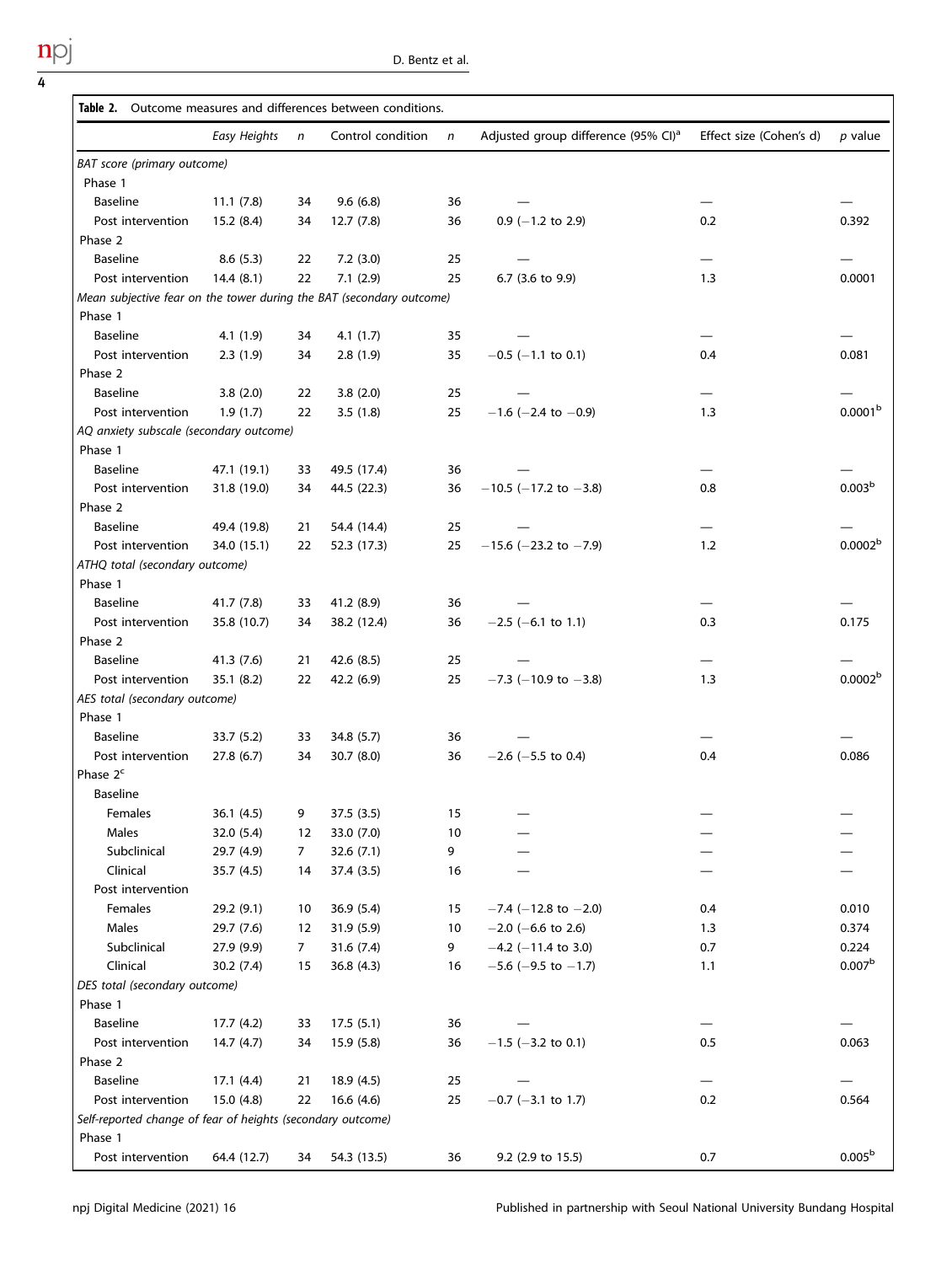<span id="page-4-0"></span>

| Table 2 continued          |              |              |                   |    |                                                 |                         |                         |  |  |
|----------------------------|--------------|--------------|-------------------|----|-------------------------------------------------|-------------------------|-------------------------|--|--|
|                            | Easy Heights | $\mathsf{n}$ | Control condition | n  | Adjusted group difference (95% CI) <sup>a</sup> | Effect size (Cohen's d) | $p$ value               |  |  |
| Phase 2                    |              |              |                   |    |                                                 |                         |                         |  |  |
| Post intervention          | 65.9 (14.0)  | 21           | 51.5(8.3)         | 25 | 14.6 (7.8 to 21.3)                              | 1.3                     | $<$ 0.0001 <sup>b</sup> |  |  |
| SSQ total (safety outcome) |              |              |                   |    |                                                 |                         |                         |  |  |
| Phase 1                    |              |              |                   |    |                                                 |                         |                         |  |  |
| Baseline                   | 3.5(3.7)     | 34           | 3.5(3.4)          | 35 |                                                 |                         |                         |  |  |
| Post intervention          | 7.2(4.2)     | 34           | 5.0(4.2)          | 36 | $2.4$ (0.5 to 4.3)                              | 0.5                     | 0.013                   |  |  |

Data are mean (SD), unless otherwise indicated. Phase  $1 =$ after 1-h Easy Heights vs. 1-h virtual reality (VR) control intervention, Phase  $2 =$ after 1-h and 6  $\times$ 30 min Easy Heights vs. 1-h VR control intervention and no further intervention.

BAT Behavioral Avoidance Test, AQ Acrophobia Questionnaire, ATHQ Attitudes Toward Heights Questionnaire, AES Anxiety Expectancy Scale, DES Danger Expectancy Scale, SSO simulation sickness questionnaire.

<sup>a</sup>Adjusted for condition, diagnosis, sex, age and baseline measure (BAT score, Mean subjective fear on the tower during the BAT, AQ anxiety subscale, ATHQ total, AES total, DES total). The difference was assessed by linear models.

 $b$ Significant after Bonferroni correction (significance threshold  $p < 0.008$  for secondary outcomes).<br>SMeans (SD) are displayed separately for sex and diagnosis, because of significant interaction bet

Means (SD) are displayed separately for sex and diagnosis, because of significant interaction between condition and sex as well condition and diagnosis.



Fig. 2 Primary (Behavioral Avoidance Test, BAT) and secondary outcome measures (mean subjective fear on the tower during BAT, Acrophobia Questionnaire, AQ, Attitudes Towards Heights Questionnaire, ATHQ at baseline (represented with blue bars) and at phase 2 post intervention (represented with yellow bars). a Behavioral Avoidance Test (BAT): The range of the BAT score is 0–28 (1 point was given for reaching each platform and 1 point for looking down on each platform for 10 seconds). b Mean subjective fear on the tower during BAT: Mean subjective fear was calculated from the fear levels assessed on the reached platforms after looking down for 10 seconds. The range of the score is 0–10 (0 = no fear to 10 = maximum fear). c Acrophobia Questionnaire (AQ): The range of the AQ score is 0–120 with higher scores indicating higher severity. d Attitudes Towards Heights Questionnaire (ATHQ): The range of the ATHQ is 0–60 with higher scores indicating a more negative attitude towards heights. Means and standard errors are displayed.

implemented an approach that was solely based on exposure with no cognitive elements and included clinically diagnosed (DSM-5) as well as subclinical individuals with fear of heights.

Our trial has several limitations. First, we recruited specifically for a smartphone-based intervention to treat fear of heights that might have led to a selection bias of participants willing to use modern technologies for treatment purposes. Therefore, we do not know how representative our study population is for the general population. Second, study participation was only possible for the German speaking population of Switzerland or neighboring Germany. Consequently, our app was solely tested on this specific population with fear of heights. Nevertheless, we suppose that the broad dissemination of smartphones worldwide, the resulting familiarity with mobile technologies in combination with the easy handling of the setup that we observed during the study conduction (especially during the home-training without assistance from the study team) are in favor of the generalizability of our results to other populations with fear of heights. Additionally, our Easy Heights app will be adapted to current VR systems and made available at no costs in the English language. Third, we only assessed fear of heights around 3–5 weeks after the last app use and not at a later timepoint. Fourth, our intervention duration and regime of first 1-h in study phase 1 and later  $6 \times 30$  min was predefined and not compared to other intervention regimes. Therefore, we have no information about optimal dose-response relationship of our Easy Heights app. And last, we have no experience on how well our results translate to clinical practice or how well our *Easy Heights* app will be accepted in the general population. We can only extrapolate from the feedback of our participants that acceptability was high, but the treatment uptake as a stand-alone intervention (downloadable app) or integration in a blended treatment has to be further scrutinized.

To conclude, our results indicate that the repeated use of a smartphone-based, stand-alone virtual reality exposure app leads to large improvements in avoidance behavior and subjective fear of heights both in a clinical and subclinical population. Low costs of the necessary setup and easy accessibility of the app qualify it as a useful addition to the current mental health care services as well as a self-help option for people with subclinical fear of heights.

Published in partnership with Seoul National University Bundang Hospital negries and the match of Digital Medicine (2021) 16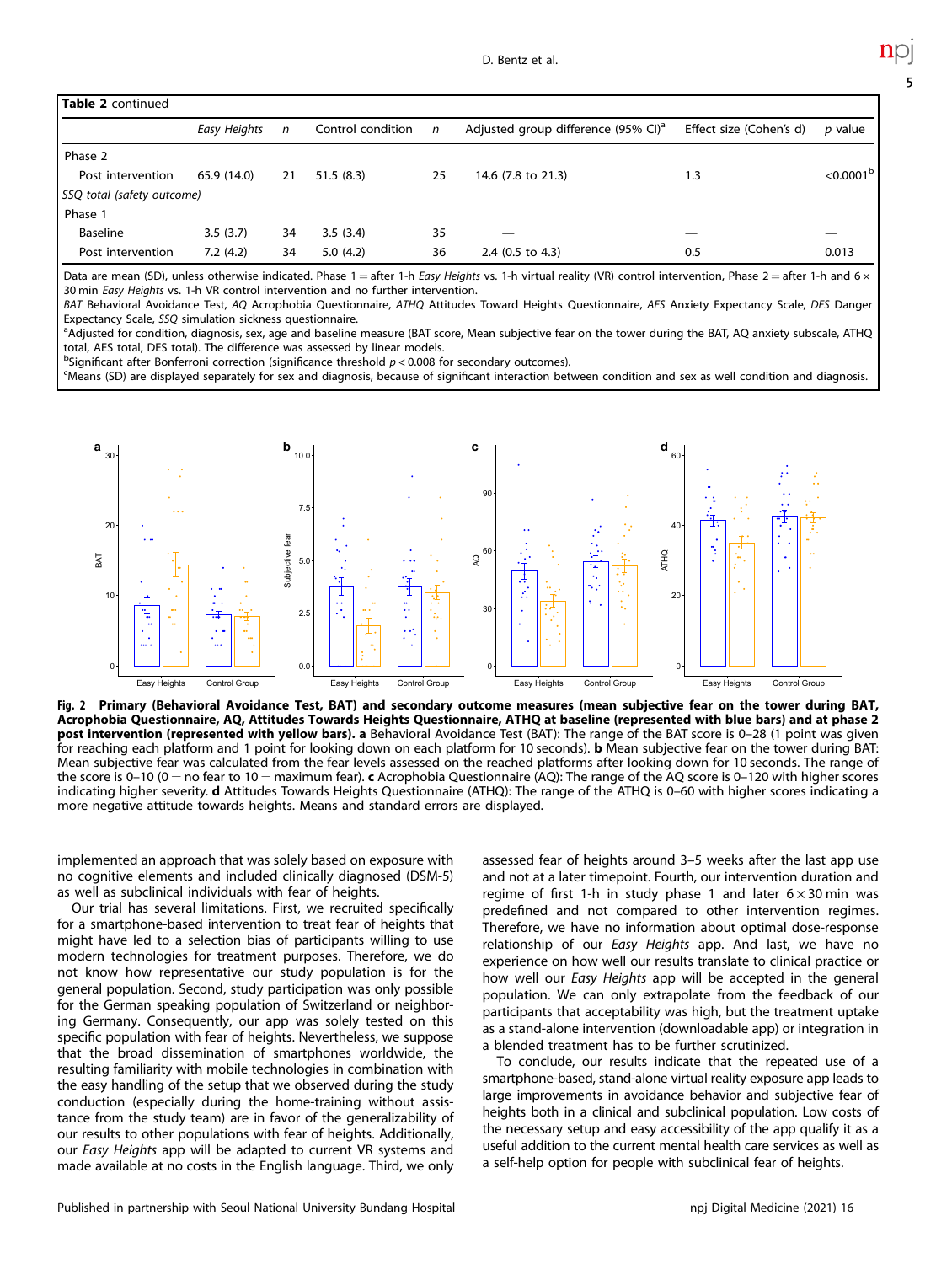6

**METHODS** 

# Study design and participants

We performed a single-blind, parallel group, randomized controlled trial comparing a smartphone-based VR height exposure app with a VR condition without height exposure in study phase 1 and with no intervention in study phase 2. For trial participation we recruited physically healthy participants with clinical and subclinical fear of heights between age 18–60 years from the German speaking general population of Switzerland by print, radio and online advertisements. Participants were enrolled in the study between October 16, 2018 and November 26, 2018. We included individuals with fear of heights (subclinical: criteria A-E and G but not F (distress/impairment), clinical: A-G of the DSM- $5<sup>1</sup>$  criteria for specific phobia, natural-environmental type: heights). We excluded individuals if they were not fluent in German, received concurrent psychoor pharmacotherapy, were ever in treatment for fear of heights or participated in another study, showed signs of at least mild depression (Beck Depression Inventory II, BDI-II<sup>[27](#page-7-0)</sup> total score > 8) or suicidal ideation (BDI-II item 9 > 0), had physical illnesses, restricted 3D sight or chronic medication intake (except intake of oral contraceptives) and females if they were pregnant. Participants were instructed to abstain from alcohol and medication intake for 12 h and psychoactive substances (including benzodiazepines) for 5 days before study days. Furthermore, to counteract a possible ceiling effect in study phase 1, we excluded people who have reached the highest possible platform of the tower and have given a fear rating of 6 or smaller on a scale between 0 and 10 during our baseline Behavioral Avoidance Test (BAT). For study phase 2 we excluded all participants who have reached the highest platform during our post VR intervention BAT (BAT score 27 or higher) in study phase 1, since there was no further improvement possible. The study protocol including the definition of primary and secondary outcomes and statistical analysis plan was approved by the Ethic Committee of North-West and Central Switzerland (EKNZ) before start of the study (October 16 2018). On October 20 2018 the enrolment criteria concerning BAT performance were updated and an interim analysis was included in the protocol. As the study protocol was first set out to only study the acute use of the Easy Heights app, we had to add study phase 2 to the study protocol to investigate the repeated use. The adapted protocol version was approved by the EKNZ before start of study phase 2 (February 17, 2019) (for further information see Supplementary Methods 2). As the Swiss law (Ordinance on Clinical Trials in Human Research) foresees the possibility of retrospective registering to prevent that the registration of a trial (along with the disclosed information) interferes with later patent filing, this option has been chosen per default. The trial was registered on ClinicalTrials.gov on July 1, 2019. However, the protocol (including primary and secondary outcome measures and statistical analysis plan) has been predefined and accepted by the official ethics committee ([https://www.eknz.ch\)](https://www.eknz.ch) before the start of the study phases. Final data was collected on May 24, 2019.

All research has been performed in accordance with the Declaration of Helsinki. All participants gave written informed consent for trial participation. Participants received a compensation of CHF 150 for their participation in study phase 1 and CHF 300 in study phase 2.

#### Randomization and masking

After study inclusion, participants were randomly (stratified for the presence of a DSM-5 diagnosis of fear of heights and sex) allocated to the two treatment conditions (intervention condition: VR heights exposure app vs. control condition: fear-unrelated VR tasks in phase 1, and no treatment in phase 2, Fig. [1](#page-1-0)). Each eligible participant was allocated to one of the four randomization lists (two lists for participants with subclinical fear of heights (male/female) and two for clinical fear of heights (male/ female)). The first author of the manuscript prepared the randomizations lists by means of random number tables. In these randomization lists treatment conditions were block-randomized in blocks of four. Every block of four included two times the allocation to each condition (intervention/ control condition).

Allocation concealment was given for the experimenter who enrolled participants, as treatment allocation was made by a different experimenter. Therefore, the experimenter who enrolled participants did not know in advance which treatment the next person gets. The experimenter who collected our primary and secondary outcome measures in the real-life height situation was unaware of the group assignment of participants (single-blind).

#### Procedures

After a potential participant contacted the study team, more detailed information about the study along with the main inclusion and exclusion criteria was sent by email. People who showed an exclusion criterion during the subsequent online screening carried out via SoSci Survey<sup>2</sup> were directly informed that they are not eligible for participation. Eligible participants were contacted and scheduled for the study. Study phase 1 took part in the facilities and on the lookout tower of the Uto Kulm AG on the Uetliberg near Zurich, Switzerland. The Uto Kulm AG provided the minimum technological infrastructure necessary for study conduction and use of the Easy Heights app namely electricity to charge the smartphones and headphones. Before study enrolment, a study team member checked all inclusion and exclusion criteria and collected basic demographic data, including a baseline BAT. Subsequently, participants filled out questionnaires to collect baseline measures for their fear of heights. Afterwards another study team member allocated the participants to one of the two treatment conditions by filling in one of the four randomization lists (depending on the presence of a DSM-5 diagnosis of fear of heights and sex). Then participants filled out the Simulator Sickness Questionnaire  $(SSQ)<sup>29</sup>$  before starting the VR intervention accompanied by another study team member (for detailed information on implemented questionnaires and tests see Supplementary Methods 1 and information provided under outcomes below).

For VR height exposure, we used Easy Heights, a stand-alone smartphone-based VR height exposure app (for in-app content see Fig. [3](#page-6-0)a, b). The app was designed to be used without further assistance or accompanying therapist, but it can also be integrated in a blended treatment approach in a clinical context. The content of the VR exposure app is based on a graduated behavioral exposure approach and includes no psycho-educative elements and specific cognitive interventions (as e.g., challenging of cognitive distortions). According to the German evidencebased guideline for the treatment of specific phobias exposure in vivo is the treatment of choice for specific phobias, exposure in VR is evaluated as second best option if in vivo is not available or possible<sup>30</sup>. Once the user opens the Easy Heights app all the information on how to use the app is given in written in 2D. The information starts with a short description of the app content, it is explained that the 3D part of the Easy Heights app consists of three different scenarios (rural mountain, cloudy weather, urban town) in which the user is standing on a virtual platform (starting on the ground level). The VR scenarios are based on 360° panoramic photos taken by a drone at different heights and accompanied by sounds characteristic to each VR scenario and level (e.g., sound of birds at lower levels of the rural mountain scenario and wind sounds at higher levels were played in). In each of the three scenarios 16 different height levels are available (corresponding to a range of heights between 0 and 75 m). Users proceed from ground level to further levels according to a predefined exposure scheme based on Subjective Units of Distress Scales (SUDS, "How big is your fear at this level?", scale  $0 =$  no fear to  $10 =$  maximum fear) (Fig. [3a](#page-6-0)). Users have to stay at each level until their SUDS are 3 or below for two consecutive ratings. After completing one level the users are reinforced with a yellow balloon for each level they completed (one balloon up to 15 balloons with completing the last level of each scenario) as well sound effects accompanying the movement of the virtual platform upwards (gamified reinforcement elements). SUDS are assessed continuously throughout the three exposure sessions. The first rating is prompted after 10 seconds at each level followed by at least two more SUDS in each situation. SUDS are given by the user via gaze selection. Each exposure session is terminated by the time limit of 20 min, irrespective of achieved level, for study phase 1 and 30 min for study phase 2.

During study conduction achieved levels, SUDS, date and time of Easy Heights app use were stored locally for later analysis. The stored data were deidentified and only the experimenter was able to link the data on a smartphone to a specific participant. Each smartphone was numbered and the allocation to a specific participant was recorded before handing it out to the participant. Data were only collected for study purposes and there will be no data collection in the *Easy Heights* app that will be made publicly available later on.

For the VR height exposure intervention participants were given Samsung smartphones with a preinstalled Easy Heights app, noise cancelling headphones and a Google Daydream View version 2 VR headset (Fig. [3](#page-6-0)c shows a member of our division wearing the setup) to enable 100-degrees stereoscopic view and a controller for the headset (for further information of the VR setup see Supplementary Methods 3).

For a smooth integration of the Easy Heights app use into our study course an experimenter gave some assistance for the use of the material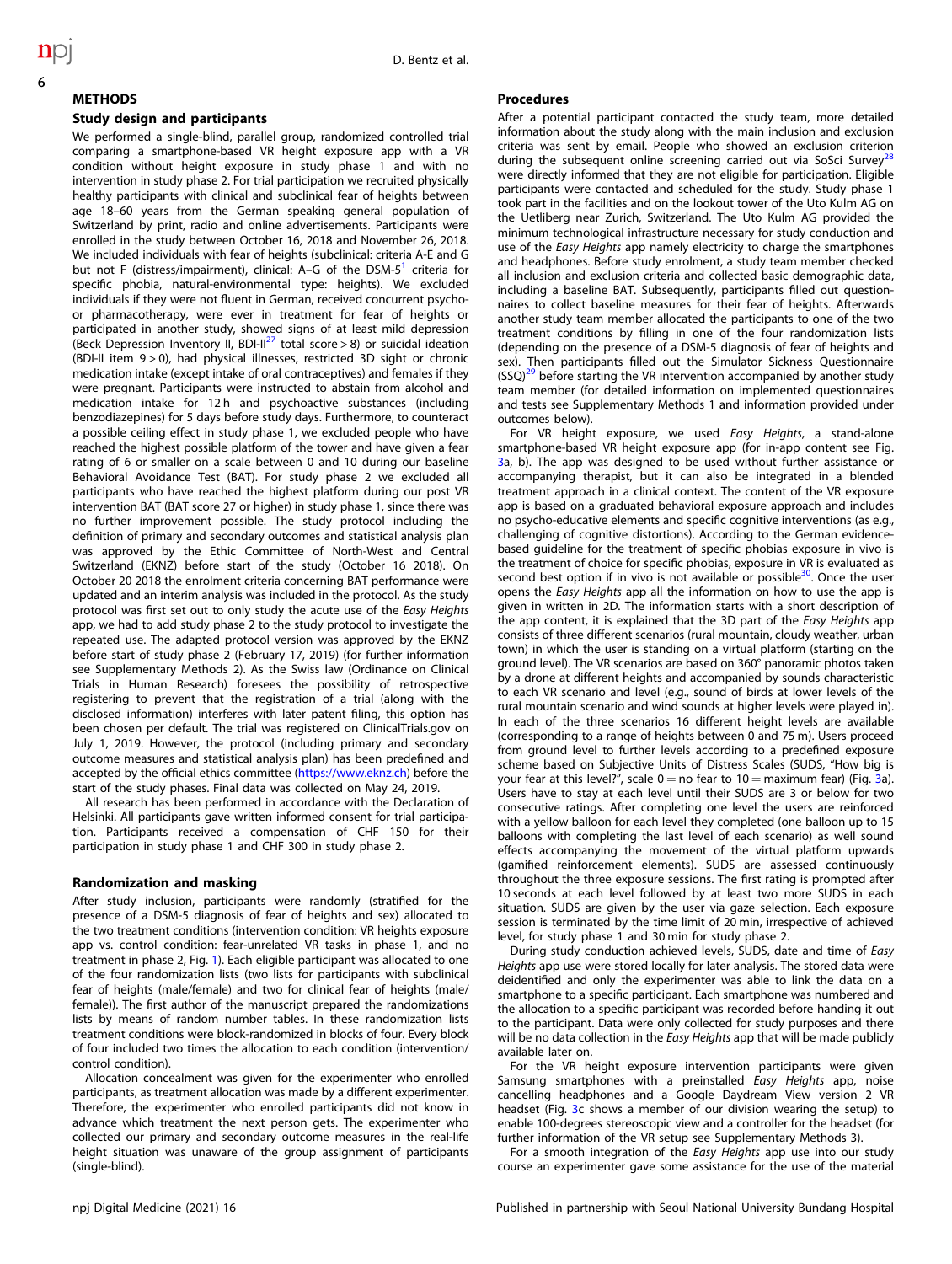<span id="page-6-0"></span>

Fig. 3 Virtual Reality exposure app and real-life testing. a In-App content of the Easy Heights mountain scenario on the ground level and b an advanced level from the perspective of the user. c Equipment of the study worn by a team member (written informed consent for reprint is given): an android smartphone with a preinstalled Easy Heights app, noise cancelling headphones and a Google Daydream View version 2 VR headset. d The lookout tower where our Behavioural Avoidance Test (BAT) was conducted.

and some verbal instructions that are also given in written within the app. Participants were assisted with putting on the portable VR headset and were instructed to stand still on a chosen spot and only move their upper part of the body and their head while in VR. Between each 20 min exposure sessions participants had a 5 min break and were offered something to drink. Participants of the control condition received the same devices. Their task was to use the Google Street View app that was preinstalled on the smartphones given to them and to explore three predefined virtual scenarios (Iglou visitor center, Versailles, cubic houses) in VR<sup>31</sup>. The three chosen Google Street View scenarios were selected, because they did not include any height stimuli. Participants of the control condition were not prompted to give SUDS and were allowed to explore each scenario at their own pace by teleporting themselves with the controller.

After completion of all three VR sessions, participants filled in a second SSQ. Afterwards they completed a second BAT on the Uetliberg lookout tower (Fig. 3d) and filled out the same questionnaires on their fear of heights and indicated on a scale self-reported change of fear of heights their subjective improvement after app use. Additionally, they filled out a questionnaire on presence in VR and a VR app acceptability and usability scale. At the end of study phase 1, participants were assessed for adverse events and sent home, if no safety concerns were present.

Participants of study phase 1 that did not climb the highest platform during our post VR intervention BAT were offered to take part in study phase 2. Study phase 2 comprised for the intervention condition an additional home-treatment spanning over two weeks concluding with an assessment visit at the Uetliberg 3–5 weeks after cessation of the hometraining and for the control condition no further intervention and only an assessment visit at the Uetliberg. Eligible participants that showed interest in participation were reassessed with a second online screening for main inclusion and exclusion criteria concerning their health status and gave written informed consent to take part in study phase 2. Afterwards participants of the intervention condition received via mail a Samsung smartphone with a preinstalled *Easy Heights* app, as well as standard accessory charger and headphones and a headset with controller.

Participants were instructed to use the Easy Heights app six times within 14 days. Participants were allowed to train on any day they wanted with the restriction to train only once a day. The sequence of the scenarios was predetermined (2 $\times$  rural mountain, 2 $\times$  cloudy weather, and 2 $\times$  urban town). Each scenario lasted for 30 min. Participants were instructed to stand still on a chosen spot and only move their upper part of the body and their head while in VR.

At the assessment visit in study phase 2 at the Uetliberg Uto Kulm facilities, we first checked for alcohol, medication and psychoactive substances intake, and depressive symptomatology as well as suicidal ideation. Afterwards, we conducted another BAT similar to the first two BATs in study phase 1 and participants again filled out the same questionnaires about their fear of heights as well as the scale on selfreported change of fear of heights.

7

#### **Outcomes**

Our primary outcome was performance in the real-life BAT on a lookout tower with 14 platforms. During the BAT, participants were instructed to walk up the Uetliberg Tower as far as their current fear allowed and to look down to ground level on each platform for 10 seconds (for further information about procedure of the BAT see Supplementary Methods 1). The BAT score ranged between 0 and 28 (1 point was given per platform reached and 1 point for looking down on each platform for 10 seconds).

Our secondary outcomes were mean subjective fear on the tower during the BAT as calculated from the fear levels (indicated by participants after looking down on each platform for 10 seconds based on SUDS, Subjective Units of Distress Scale) assessed on the reached platforms during the BAT (for further information about the calculation of mean subjective fear on the tower during the BAT or the other secondary outcomes see Supplementary Methods 1) (range 0–10 with higher scores indicating higher subjective fear), the Acrophobia Questionnaire (AQ) (range of 0-120 with higher scores indicating higher severity) $^{25}$ , the Attitudes Towards Heights Questionnaire (ATHQ) (range of 0–60 with higher scores indicating a more negative attitude) $\frac{32}{7}$  $\frac{32}{7}$  $\frac{32}{7}$ , the Anxiety and Danger Expectancy scales (AES/DES) (range of 10–50 for AES and range of 5–25 for DES with higher scores indicating higher severity) $33$ , and self-reported change of fear of heights measured by a single visual analogue scale (range  $0-100$ ,  $0 = a$  lot worse,  $50 = no$  change and  $100 = a$  lot better).

Primary and secondary outcomes were evaluated before the first (baseline) and directly after the single VR intervention in study phase 1, and on the assessment visit, scheduled 3–5 weeks after the last use of the Easy Heights app during study phase 2.

The Simulator Sickness Questionnaire (SSQ) was implemented to assess side effects of the VR exposure (range 0–48 with higher scores indicating higher severity)<sup>29</sup>.

#### Statistical analyses

We applied a per-protocol analysis, our data were analyzed with R studio version 3.6.2 $34$  and validated by a second statistician.

We applied linear models (nlme-package)<sup>[35](#page-7-0)</sup> in combination with ANOVA (SS II). Study phase 1 and 2 were analyzed with separate linear models.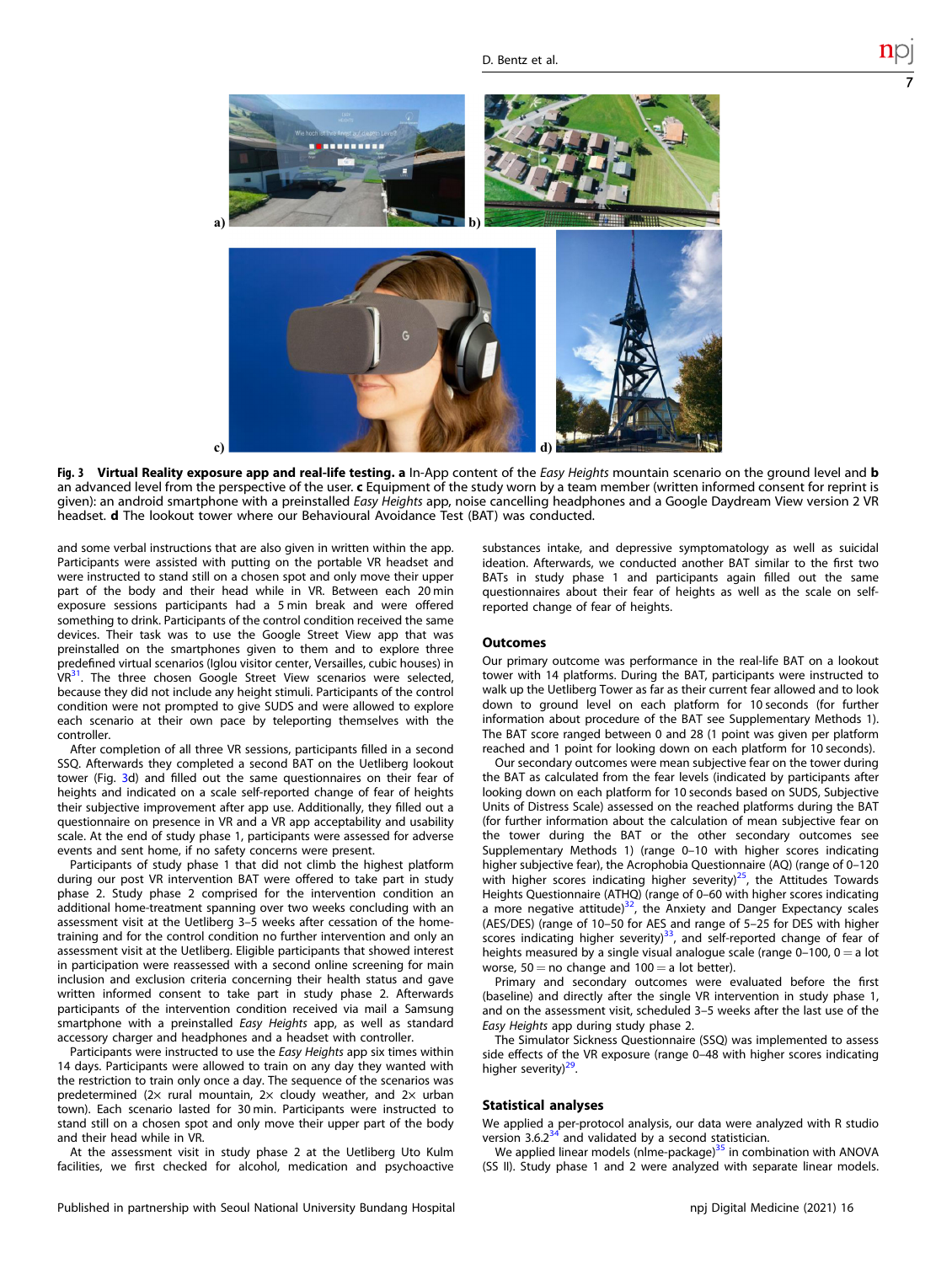Dependent variables were our primary outcome BAT score and our secondary outcomes mean subjective fear on the tower during the BAT, AQ, ATHQ, AES, DES, and self-reported change of fear of heights. Independent variable was the between-subject factor condition (intervention or control). Baseline measures of our primary (BAT score) and secondary outcomes (mean subjective fear on the tower during the BAT, AQ, ATHQ, AES, DES) from study phase 1 were included as covariate. Further, sex, age, and diagnosis (clinical/subclinical) were entered as covariates/cofactors. Covariates/cofactors were included as main effects, and as two-way interactions with condition. In case of no significant interactions between covariates/cofactors and the factor condition on dependent variables, the two-way interactions were removed from the statistical model.

Furthermore, to account for loss of participants between study phase 1 and study phase 2, we conducted an intention to treat (ITT) analysis for our primary outcome BAT score using the same linear model specified above. For missing outcomes, we applied the method Last Observation Carried Forward (LOCF) including the last available value of every subject that was reliably assessed. Group assignment was maintained according to randomization for participants entering the  $IT^{36,37}$  $IT^{36,37}$  $IT^{36,37}$ .

We present results as mean (SD) for the intervention and control condition, and associated two-sided  $p$  values, as well as adjusted group difference with 95% CIs (emmeans-package). Due to our six secondary outcomes, we set the significance threshold to  $p < 0.008$  (Bonferroni correction for six independent tests) for the secondary outcomes. We estimated Cohen's d as effect size measurement. The estimate of d was based on t values of the linear models. Therefore, d is corrected for the effects of all confounding variables included in the linear model. By convention,  $d = 0.2$  is considered to be a small,  $d = 0.5$  to be an intermediate and  $d = 0.8$  to be a large effect<sup>38</sup>. According to previous VR exposure studies to treat fear of heights we expect large effect sizes<sup>39</sup>. The estimation of  $N = 80$  is based on a power analysis using an ANCOVA with fixed effects assuming to detect a large effect size ( $f = 0.5$ ) with a power of 80% at  $\alpha$  = 0.05 (software: G-power 3).

No data monitoring committee oversaw the study. A clinical trial monitor oversaw data collection and entry according to a written monitoring plan approved by the IEC before trial conduction. The trial is registered at ClinicalTrials.gov with the Identifier: NCT04003753.

#### Reporting summary

Further information on research design is available in the Nature Research Reporting Summary linked to this article.

#### DATA AVAILABILITY

Deidentified data generated during and/or analyzed for the current study are available from the corresponding author on reasonable request.

#### CODE AVAILABILITY

The Easy Heights software code is available from the corresponding author upon reasonable request for academic purposes. The Easy Heights app will be made publicly available at no costs in the English language.

Received: 24 August 2020; Accepted: 6 January 2021; Published online: 08 February 2021

#### **REFERENCES**

- 1. American Psychiatric Association. Diagnostic and Statistical Manual of Mental Disorders 5th edn. (APA Press, Washington, 2013).
- 2. Depla, M., Have, M., Balkom, A. & Graaf, R. Specific fears and phobias in the general population: results from the Netherlands Mental Health Survey and Incidence Study (NEMESIS). Soc. Psychiatry Psychiatr. Epidemiol. 43, 200–208  $(2008)$
- 3. Huppert, D., Grill, E. & Brandt, T. Down on heights? One in three has visual height intolerance. J. Neurol. 260, 597–604 (2013).
- 4. World Health Organization. The ICD-10 classification of mental and behavioural disorders: diagnostic criteria for research (WHO, Geneva, 1993).
- 5. Eaton, W. W., Bienvenu, O. J. & Miloyan, B. Specific phobias. Lancet Psychiatry 5, 678–686 (2018).
- 6. Menzies, R. G. in Phobias: A Handbook of Theory, Research and Treatment (ed. Davey, G. C.), pp. 129-138 (Wiley, Chichester, 1997).
- 7. Schäffler, F. et al. Consequences of visual height intolerance for quality of life: a qualitative study. Qual. Life Res. 23, 697–705 (2014).
- 8. Choy, Y., Fyer, A. J. & Lipsitz, J. D. Treatment of specific phobia in adults. Clin. Psychol. Rev. 27, 266–286 (2007).
- 9. Wolitzky-Taylor, K., Horowitz, J., Powers, M. & Telch, M. Psychological approaches in the treatment of specific phobias: a meta-analysis. Clin. Psychol. Rev. 28, 1021–1037 (2008).
- 10. Öst, L. One-session treatment for specific phobias. Behav. Res Ther. 27, 1-7 (1989).
- 11. Cook, J., Biyanova, T., Elhai, J., Schnurr, P. & Coyne, J. What do psychotherapists really do in practice? An Internet study of over 2,000 practitioners. Psychotherapy (Chic.) 47, 260 (2010).
- 12. Pittig, A., Kotter, R. & Hoyer, J. The struggle of behavioral therapists with exposure: self-reported practicability, negative beliefs, and therapist distress about exposure-based interventions. Behav. Ther. 50, 355–363 (2018).
- 13. Botella, C., Fernández-Álvarez, J., Guillén, V., García-Palacios, A. & Baños, R. Recent progress in virtual reality exposure therapy for phobias: a systematic review. Curr. Psychiatry Rep. 19, 42 (2017).
- 14. Garcia-Palacios, A., Hoffman, H., See, S., Tsai, A. & Botella, C. Redefining therapeutic success with virtual reality exposure therapy. Cyberpsychol. Behav. 4, 341–348 (2001).
- 15. Garcia-Palacios, A., Botella, C., Hoffman, H. & Fabregat, S. Comparing acceptance and refusal rates of virtual reality exposure vs. in vivo exposure by patients with specific phobias. Cyberpsychol. Behav. 10, 722–724 (2007).
- 16. Segal, R., Bhatia, M. & Drapeau, M. Therapists' perception of benefits and costs of using virtual reality treatments. Cyberpsychol. Behav. Soc. Netw. 14, 29–34 (2011).
- 17. Rothbaum, B., Hodges, L. & Kooper, R. Effectiveness of computer-generated (virtual reality) graded exposure in the treatment of acrophobia. Am. J. Psychiatry 152, 626–628 (1995).
- 18. Carl, E. et al. Virtual reality exposure therapy for anxiety and related disorders: a meta-analysis of randomized controlled trials. J. Anxiety Disord. 61, 27–36 (2018).
- 19. Morina, N., Ijntema, H., Meyerbröker, K. & Emmelkamp, P. Can virtual reality exposure therapy gains be generalized to real-life? A meta-analysis of studies applying behavioral assessments. Behav. Res. Ther. 74, 18-24 (2015).
- 20. Schwartzman, D., Segal, R. & Drapeau, M. Perceptions of virtual reality among therapists who do not apply this technology in clinical practice. Psychol. Serv. 9, 310–315 (2012).
- 21. Lindner, P. et al. Attitudes toward and familiarity with virtual reality therapy among practicing cognitive behavior therapists: a cross-sectional survey study in the era of consumer VR platforms. Front. Psychol. 10, 1-10 (2019).
- 22. Hong, Y., Kim, H., Jung, Y., Kyeong, S. & Kim, J. Usefulness of the mobile virtual reality self-training for overcoming a fear of heights. Cyberpsychol. Behav. Soc. Netw. 20, 753–761 (2017).
- 23. Donker, T. et al. Effectiveness of self-guided app-based virtual reality cognitive behavior therapy for acrophobia: a randomized clinical trial. JAMA Psychiatry 76, 682–690 (2019).
- 24. Freeman, D. et al. Automated psychological therapy using immersive virtual reality for treatment of fear of heights: a single-blind, parallel-group, randomised controlled trial. Lancet Psychiatry 5, 625–632 (2018).
- 25. Cohen, D. C. Comparison of self-report and overt-behavioral procedures for assessing acrophobia. Behav. Ther. 8, 17–23 (1977).
- 26. Bouchard, S., St-Jacques, J., Renaud, P. & Wiederhold, B. Side effects of immersions in virtual reality for people suffering from anxiety disorders. J. Cyber Ther. Rehabil. 2, 127–137 (2009).
- 27. Beck, A. T., Steer, R. A., Ball, R. & Ranieri, W. Comparison of Beck Depression Inventories-IA and -II in psychiatric outpatients. J. Pers. Assess. 67, 588–597 (1996).
- 28. Leiner, D. J. SoSci Survey (Version 3.1.06) [Computer software]. [https://www.](https://www.soscisurvey.de) [soscisurvey.de](https://www.soscisurvey.de) (2019).
- 29. Kennedy, R. S., Lane, N. E., Berbaum, K. S. & Lilienthal, M. G. Simulator Sickness Questionnaire: an enhanced method for quantifying simulator sickness. Int. J. Aviat. Psychol. 3, 203–220 (1993).
- 30. Bandelow, B. et al. Deutsche S-3 Leitlinie zur Behandlung von Angststörungen (Springer, 2014).
- 31. Google (n.d.). Google Street View (Version 2.0.0.257517656). [Mobile application software]. <https://play.google.com/store/apps> (2019).
- 32. Abelson, J. L. & Curtis, G. C. Cardiac and neuroendocrine responses to exposure therapy in height phobics: desynchrony within the 'physiological response system'. Behav. Res. Ther. 27, 561–567 (1989).
- 33. Gursky, D. M. & Reiss, S. Identifying danger and anxiety expectancies as components of common fears. J. Behav. Exp. Psychiatry 18, 317-324 (1987).
- 34. R Development Core Team. R: a language and environment for statistical computing. (R Foundation for Statistical Computing, Vienna, 2012).
- 35. Pinheiro, J., Bates, D., DebRoy, S., Sarkar, D. & Core Team, R. nlme: linear and nonlinear mixed effects models. R. Package Version 3, 1–143 (2019).

<span id="page-7-0"></span>8